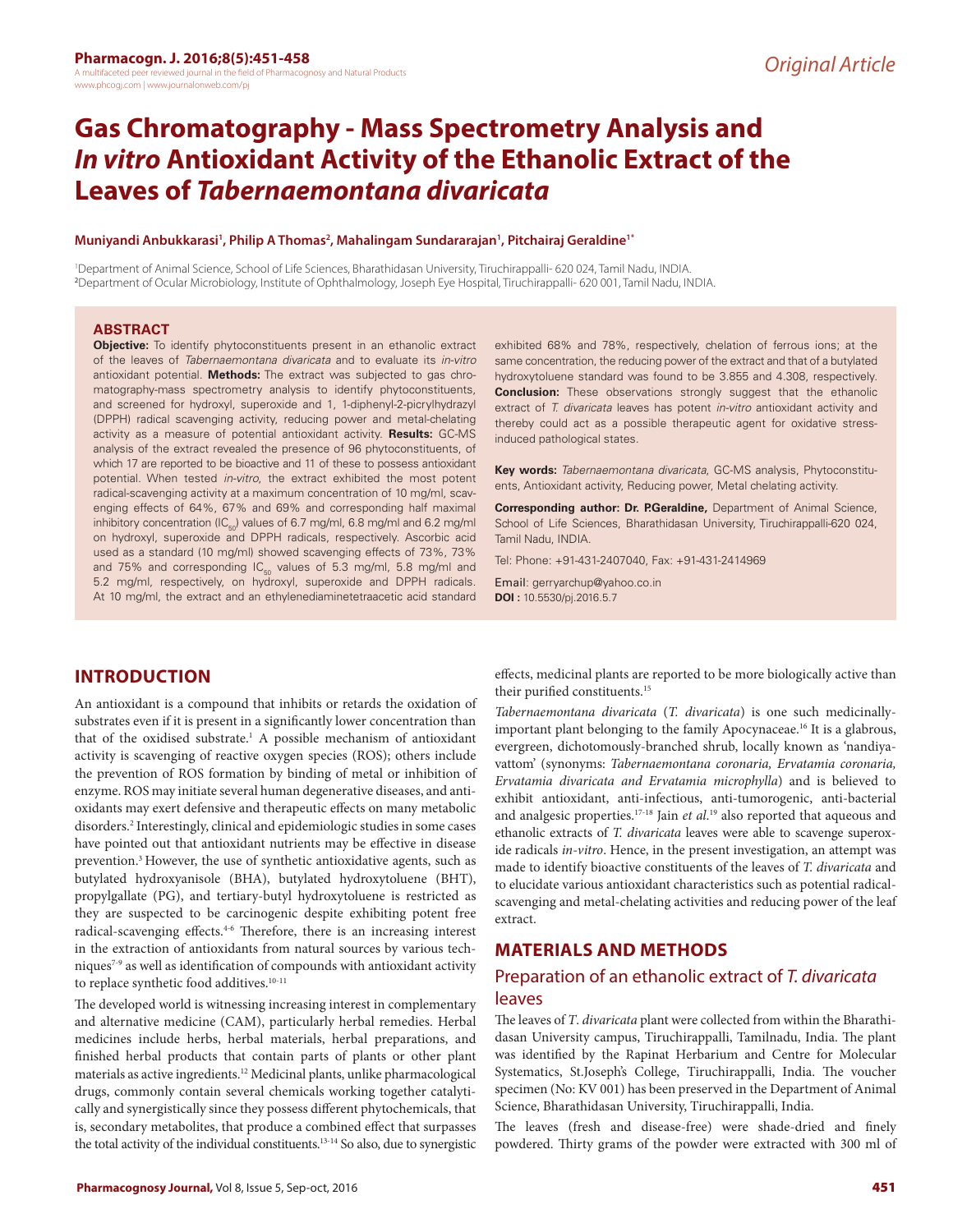95% ethanol using a Soxhlet apparatus. The solvent was evaporated under reduced pressure at 55-60°C and dried in a vacuum. The residue was filtered and concentrated to a dry mass by vacuum distillation. This dried ethanolic extract of *T. divaricata* was used for further analyses.

### GC-MS analysis of the *T. divaricata* extract

The ethanolic extract of *T. divaricata* underwent gas chromatography-mass spectrometry (GC-MS) analysis (GC-MS - QP-2010 Plus, Shimadzu, Tokyo, Japan) with the thermal desorption (TD) system 20. Experimental conditions of the GC-MS system were as follows: Trace-5 mass spectrometry capillary standard non-polar column, dimension: 30 meters; internal diameter: 0.25 mm; film thickness: 0.25 μm. The flow rate of the mobile phase (carrier gas: helium) was set at 1.2 ml/min. In the gas chromatography phase, the temperature programme (oven temperature) was 80°C, which was raised to 250°C at 10°C/min, and the injection volume was 1 μl. Samples dissolved in chloroform were run fully at a range of 50-650 mass-to-charge ratio  $(m/z)$  and the results were compared by using the Wiley Spectral Library Search Programme (http:// www.sisweb.com/software/ms/wiley-search.html).

# Determination of putative *in vitro* antioxidant activities of the ethanolic extract of *T. divaricata* leaves

## Determination of possible hydroxyl radicalscavenging activity in the *T. divaricata* extract

The hydroxyl radical (OH- )-scavenging capacity of the *T. divaricata* extract was measured according to the modified method of Halliwell *et al*. 20 Stock solutions of ethylenediamine tetraacetic acid (EDTA, 1 mM), ferric chloride (FeCl<sub>3</sub> 10 mM), ascorbic acid (1 mM), hydrogen peroxide  $(\mathrm{H}_{2}\mathrm{O}_{2,10~mM})$  and deoxyribose (10 mM) were prepared in distilled and deionized water.

The assay was performed by adding 0.1 ml of EDTA, 0.01 ml of FeCl<sub>3</sub> 0.1 ml of  $\rm H_2O_{_2}$ 0.36 ml of deoxyribose, 1.0 ml of the extract (2 to 10 mg/ ml) dissolved in distilled water, 0.33 ml of phosphate buffer (50 mM, pH 7.4) and 0.1 ml of ascorbic acid, in sequence. This mixture was then incubated at 37°C for 1 hour. A 1.0 ml portion of the incubated mixture was mixed with 1.0 ml of 10% trichloroacetic acid (TCA) and 1.0 ml of 0.5% thiobarbituric acid (TBA) [in 0.025M sodium hydroxide (NaOH) containing 0.025% butylated hydroxyl aniline (BHA)] to develop the pink chromogen which was measured at 532 nm. L-ascorbic acid was used as a standard. The OH- -scavenging activity of the extract was reported as % inhibition of deoxyribose degradation and was calculated as

OH: Scavenged (%) = 
$$
(A_{\text{cont}} - A_{\text{test}})/A_{\text{cont}} \times 100
$$

where  $A_{\text{cont}}$  is the absorbance of the control reaction and  $A_{\text{test}}$  is the absorbance of the mixture containing the extract or the absorbance of a standard solution.

# Determination of putative superoxide radicalscavenging activity in the *T. divaricata* extract

The superoxide anion radical-scavenging capacity of the *T. divaricata*  extract was measured essentially as described by Liu *et al*. 21 using a minor modification proposed by Rajeshwar *et al*. 22 The principle of this method is that superoxide radicals are generated in phenazine methosulphate (PMS) - nicotinamide adenine dinucleotide (NADH) systems by oxidation of NADH and assayed by the reduction of nitroblue tetrazolium (NBT). In this experiment, the superoxide radicals were generated in 3.0 ml of Tris-HCl buffer (16 mM, pH 8.0) containing 1.0 ml of NBT (50 μM) solution, 1.0 ml of NADH (78 μM) solution and samples of the extracts

(2 to 10 mg/ml) in water. The reaction was initiated by adding 1.0 ml of PMS (10  $\mu$ M) solution to the mixture. The reaction mixture was incubated at 100°C for 5 minutes and the absorbance was measured at 560 nm against a blank. L-ascorbic acid was used as a standard. Decreased absorbance of the reaction mixture indicated increased superoxide anion-scavenging activity. The percentage (%) inhibition of superoxide anion generation was calculated using the same formula that was used to calculate the OH- -scavenging activity.

# Determination of possible 1, 1-diphenyl-2 picrylhydrazyl (DPPH) radical-scavenging activity in the *T. divaricata* extract

The potential of the *T. divaricata* extract to scavenge the stable radical DPPH (1, 1-diphenyl-2-picrylhydrazyl) was measured by the method described by Kikuzaki and Nakatani,<sup>23</sup> with slight modifications. In this experiment, 1.0 ml of 0.1 mM DPPH prepared in methanol was mixed with 1.0 ml of the extract (ranging from 2 to 10 mg/ml). The reaction mixture was shaken vigorously and left in the dark at room temperature for 30 minutes. The absorbance was then measured at 517 nm against a blank; L-ascorbic acid was used as a standard. Decreased absorbance of the reaction mixture indicated higher free radical-scavenging activity. DPPH radical-scavenging activity was calculated using the same formula as that used to calculate the OH- -scavenging activity.

## Determination of putative reducing power in the *T. divaricata* extract

The putative reducing power of the *T. divaricata* extract was determined by the method of Oyaizu.<sup>24</sup> Various concentrations of the extract (2 to 10 mg/ml) in deionized water were mixed with phosphate buffer (2.5 ml, 0.2 M, pH 6.6) and 1% potassium ferricyanide (2.5 ml). The mixture was incubated at 50°C for 20 minutes. Aliquots of TCA (2.5 ml, 10%) were added to the mixture, which was then centrifuged at 1036xg for 10 minutes. The upper layer of the solution (2.5 ml) was mixed with distilled water (2.5 ml) and a freshly-prepared FeCl, solution (0.5 ml, 0.1%). The absorbance was measured at 700 nm. Increased absorbance of the reaction mixture was interpreted as an increase in reducing power. The standard, BHT, was also processed by the same procedures.

# Determination of possible metal-chelating activity in the *T. divaricata* extract

The potential of the extract of *T. divaricata* to chelate ferrous ions was measured by the method of Dinis *et al*. 25 Briefly, the extract (2 to 10 mg/ml) was added to a solution of 2 mM FeCl<sub>2</sub> (0.05 ml). The reaction was initiated by the addition of 5 mM ferrozine (0.2 ml), and the mixture was then shaken vigorously and left to stand at room temperature for 10 minutes. The absorbance of the solution was measured spectrophotometrically at 562 nm. EDTA was used as a standard. The percentage (%) inhibition of ferrozine-Fe2+ complex formation was calculated as

$$
[(\mathrm{A}_\mathrm{0}\mathrm{.A}_\mathrm{l})/\mathrm{A}_\mathrm{0}]\times100
$$

where  $A_0$  was the absorbance of the control, and  $A_1$  was the absorbance of the mixture containing the extract or the absorbance of a standard solution.

### Statistical Analysis

Results are presented as mean  $\pm$  standard deviation of three measurements. Statistical analysis of the data was performed by Student't' test using SPSS (Statistical Package for Social Sciences) software package for Windows (version 16.0; IBM Corp., Armonk, NY, USA). P values <0.05 were regarded as significant.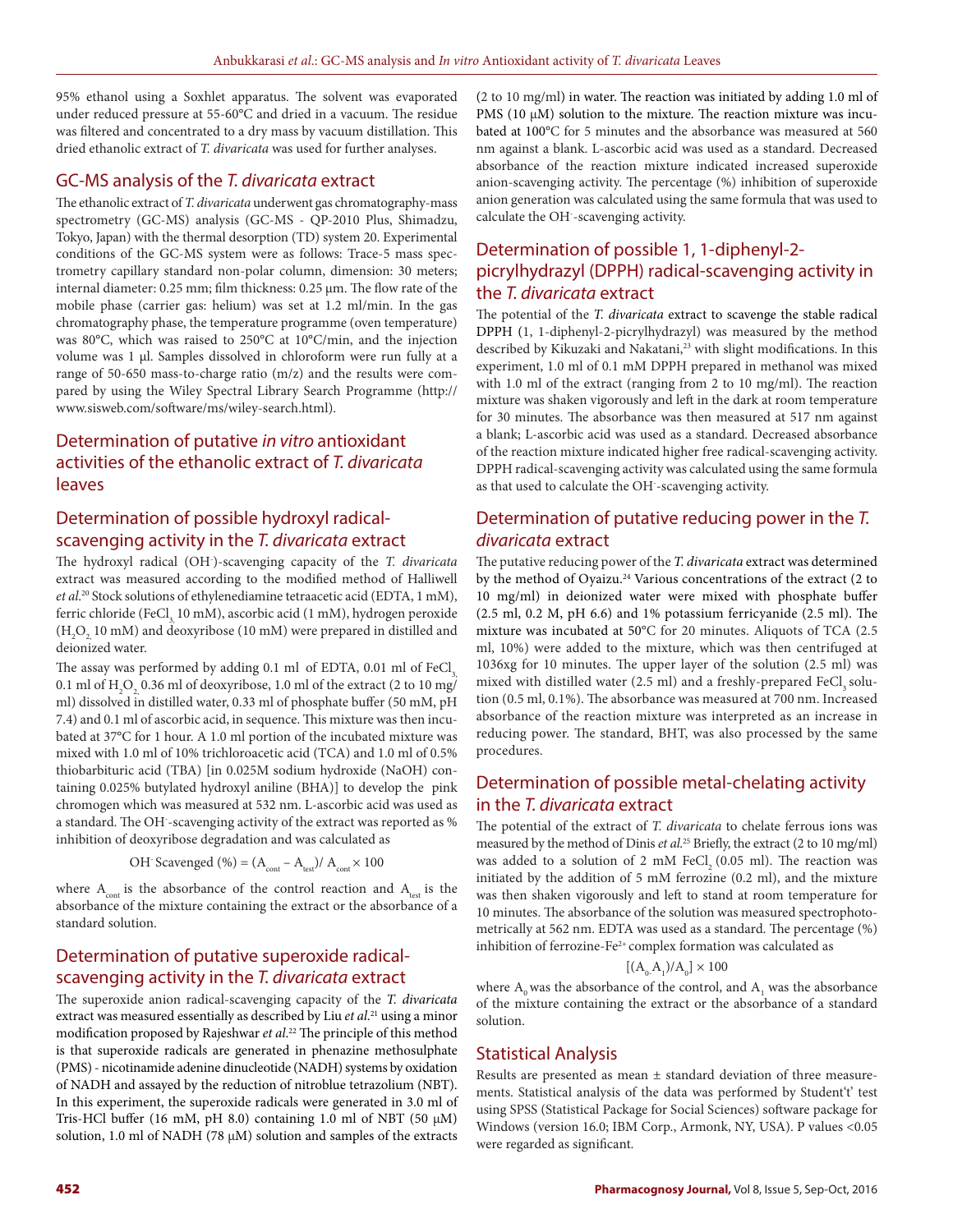

**Figure 1:** Gas chromatography-mass spectrometry chromatogram of an ethanolic extract of *Tabernaemontana divaricata* leaves.



**Figure 3:** Scavenging effect of an ethanolic extract of *Tabernaemontana divaricata* leaves on superoxide radicals compared to that of an ascorbic acid standard.

### **RESULTS**

# GC-MS analysis of the ethanolic extract of *T. divaricata* leaves

The chromatogram generated by GC-MS analysis (Figure 1) of the extract revealed the presence of 96 compounds, of which 17 are reported to be bioactive (Table 1 and Table 2) when tested from other sources. The major bioactive constituents in the leaf extract of *T. divaricata*, based on area percentage, included n-hexadecanoic acid (11.18%), phytol (2.97%), octadecanoic acid (1.76%), 4H-pyran-4-one, 2,3-dihydro-6 methyl (1.60%), 9,12,15-octadecatrienoic acid ethyl ester (z,z,z) (1.47%), and hexadecanoic acid ethyl ester (1.28%) (Table 2). These 17 compounds were detected at different retention times (5.880 to 33.107 minutes) and the area percentage varied from 0.17% to 11.18% (Table 2). Eleven of the 17 compounds have been reported to possess antioxidant properties (Table 1).

# *In vitro* antioxidant activity of the extract of *T. divaricata* leaves

# Scavenging effect of the *T. divaricata* extract on hydroxyl radicals

In the present study, the *T. divaricata* leaf extract and the ascorbic acid standard were found to inhibit OH- -mediated deoxyribose degradation in the reaction mixture. The OH- -scavenging effect of the *T. divaricata*



**Figure 2:** Scavenging effect of an ethanolic extract of *Tabernaemontana divaricata* leaves on hydroxyl radicals compared to that of an ascorbic acid standard.



**Figure 4:** Scavenging effect of an ethanolic extract of *Tabernaemontana divaricata* leaves on 1,1-dipheny1-2-picrylhydrazyl (DPPH) free radicals compared to that of an ascorbic acid standard.

extract (10 mg/ml) was 64% while that of ascorbic acid (10 mg/ml) was 73%; this difference was statistically significant (*p*<0.05) (Figure 2). The  $IC_{50}$  values were found to be 6.7 mg/ml and 5.3 mg/ml, respectively, for the extract of *T. divaricata* and for ascorbic acid.

# Scavenging effect of the *T. divaricata* extract on superoxide anion radicals

The % inhibition of superoxide radical generation by the ethanolic extract of *T. divaricata* leaves (10 mg/ml) and that of the standard ascorbic acid solution (10 mg/ml) were found to be 67% and 73%, respectively (Figure 1-6), as measured by the riboflavin-light system *in-vitro*. The IC<sub>50</sub> values were found to be 6.8 mg/ml and 5.8 mg/ml, respectively, for the extract of *T. divaricata* and for ascorbic acid.

### Scavenging effect of the *T. divaricata* extract on DPPH radicals

The *T*. *divaricata* leaf extract exhibited significant DPPH radicalscavenging effects with increasing concentrations (2-10 mg/ml), when compared with that of ascorbic acid (Figure 4). The % scavenging of DPPH by the *T. divaricata* extract (10 mg/ml) and that of ascorbic acid (10 mg/ml) was found to be 69% and 75%, respectively, while the  $IC_{\scriptscriptstyle{50}}$ values were found to be 6.2 and 5.2 mg/ml, respectively.

### Reducing power of the *T. divaricata* extract

The reducing power of the ethanolic extract of *T. divaricata* leaves was found to steadily increase in direct proportion to increasing concentra-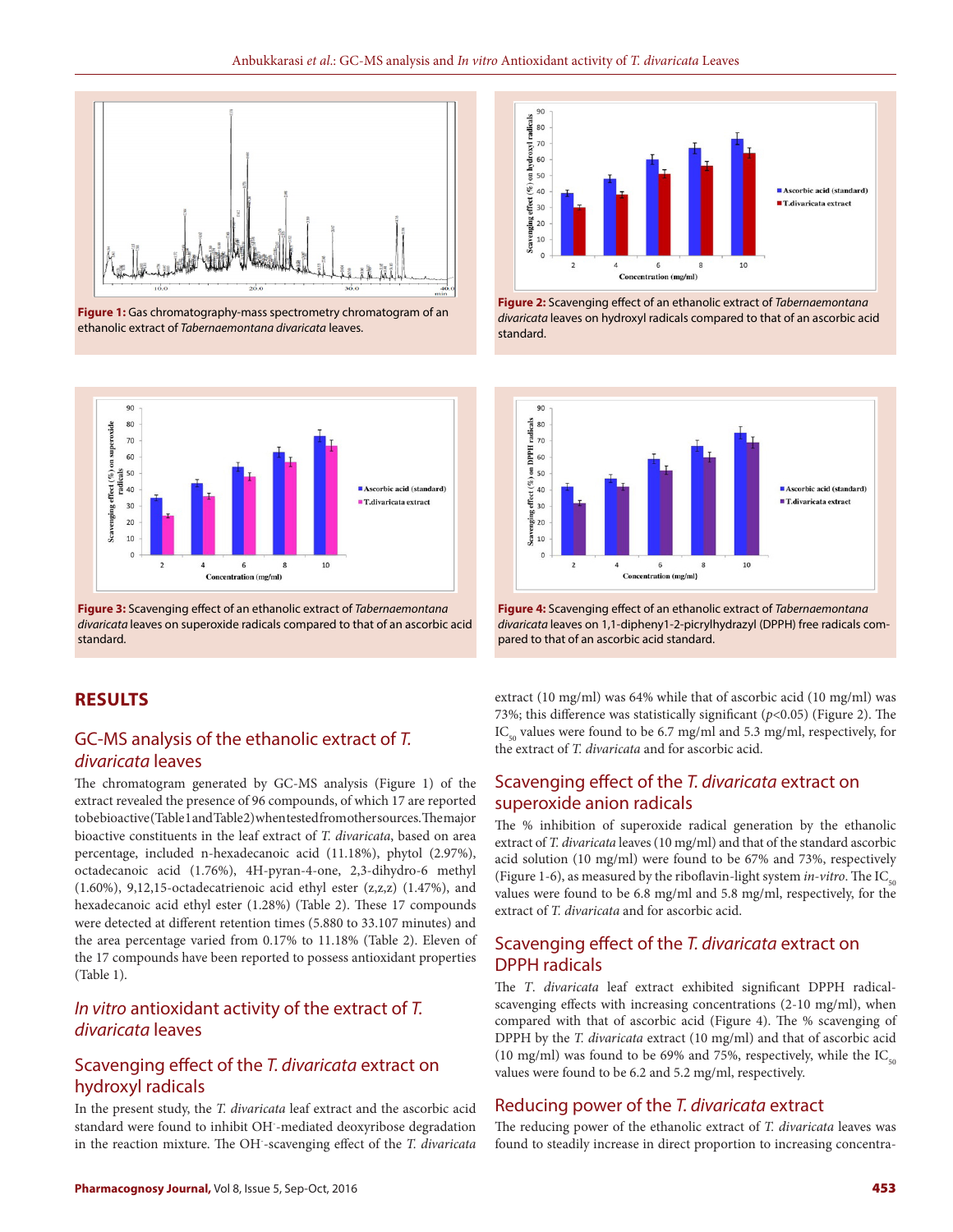

**Figure 5:** Reducing power of an ethanolic extract of *Tabernaemontana divaricata* leaves compared to that of a butylated hydroxytoluene (BHT) standard.



**Figure 6:** Chelating effect of an ethanolic extract of *Tabernaemontana divaricata* leaves on ferrous ions compared to that of an ethylenediaminetetraacetic acid (EDTA) standard.

| Table 1: Biological activities reported for the phytoconstituents that were detected in the |
|---------------------------------------------------------------------------------------------|
| present study by screening of the extract of Tabernaemontana divaricata leaves              |

| Phytoconstituent                                        | <b>Bio-activity</b>                                                                                                                  | <b>Reference</b>  |
|---------------------------------------------------------|--------------------------------------------------------------------------------------------------------------------------------------|-------------------|
| 2-Pyrrolidinone                                         | Antioxidant & Anticancerous                                                                                                          | $[33]$            |
| 4H-Pyran-4-one, 2, 3-dihydro-<br>6methyl-               | Antiproliferative, Antimicrobial &<br>Anti-inflammatory                                                                              | [30, 58]          |
| Retinol, acetate                                        | Antioxidant                                                                                                                          | 34                |
| Tetradecanoic acid                                      | Antioxidant & Nematicidal                                                                                                            | 31                |
| 3,7,11,15-Tetramethyl-2-<br>hexadecan-1-ol              | Antimicrobial, Anti-inflammatory,<br>Antidiuretic & Anticancerous                                                                    | $\left[31\right]$ |
| Hexadecanoic acid, methyl ester                         | Antioxidant, Hypocholesterolemic                                                                                                     | $\left[31\right]$ |
| n-Hexadecanoic acid                                     | Antioxidant,<br>Hypocholesterolemic,<br>Antiandrogenic and Hemolytic                                                                 | $[27-28]$         |
| Hexadecanoic acid, ethyl ester                          | Antioxidant, Hypocholesterolemic                                                                                                     | 30                |
| Phytol                                                  | Antioxidant, Antimicrobial,<br>Anticancerous & Anti-<br>inflammatory                                                                 | $[28-29]$         |
| Octadecanoic acid                                       | Antimicrobial                                                                                                                        | $\left[31\right]$ |
| 9,12,15-Octadecatrienoic acid,<br>ethyl ester, (Z,Z,Z)- | Antioxidant, Antimicrobial<br>Anticancerous &<br>Hypocholesterolemic                                                                 | 28                |
| 9,12-Octadecadienoic acid (Z,Z)-                        | Antioxidant                                                                                                                          | $[32]$            |
| 2,6,10-Trimethyl,14-ethylene-14-<br>pentadecane         | Antiproliferative                                                                                                                    | $[59]$            |
| Vitamin E                                               | Antioxidant, Anti-inflammatory,<br>Antitumorogenic, Antileukemic,<br>Anticoronary, Antidiabetic,<br>Antiulcerogenic & Antidermatitic | [28, 31]          |
| Ergost-5-en-3-ol, (3. Beta., 24R)-                      | Antimicrobial & Anti-<br>inflammatory                                                                                                | 31                |
| Stigmaestrol                                            | Antimicrobial, Anti-inflammatory,<br>Anticancerous, Anti-arthritic &<br>anti-asthmatic                                               | $[58]$            |
| Stigmast-5-en-3-ol, (B.Beta)-                           | Antioxidant, Antimicrobial &<br>Anti-inflammatory                                                                                    | $\left[31\right]$ |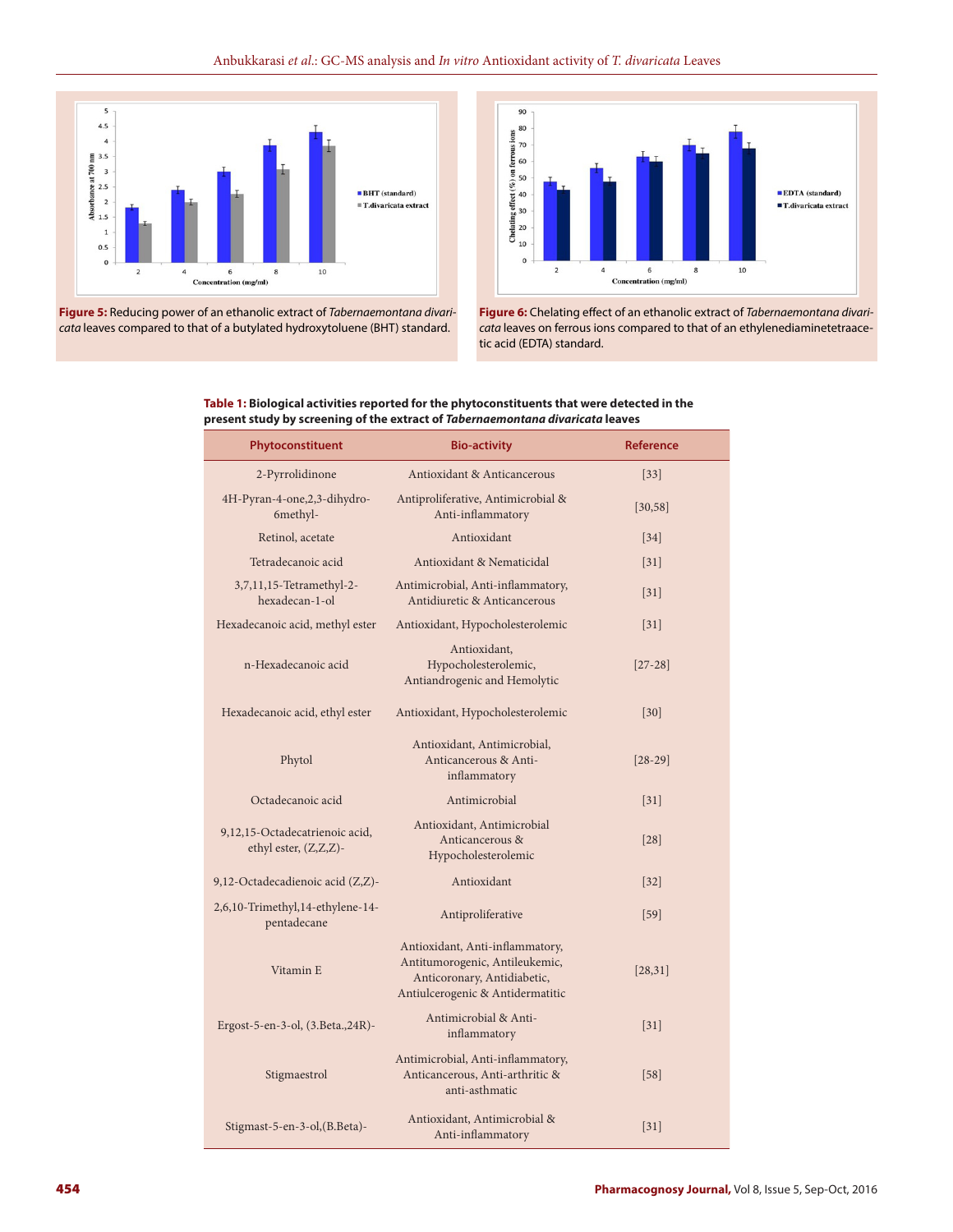| Phytoconstituent                                           | <b>Retention Time</b><br>(minutes) | <b>Area</b> (%) |
|------------------------------------------------------------|------------------------------------|-----------------|
| 2-Pyrrolidinone                                            | 5.880                              | 0.38            |
| 4H-Pyran-4-one,2,3-dihydro-6methyl-                        | 7.153                              | 1.60            |
| Retinol, acetate                                           | 14.801                             | 0.17            |
| Tetradecanoic acid                                         | 15.260                             | 0.66            |
| 3,7,11,15-Tetramethyl-2-hexadecan-1-ol                     | 16.509                             | 0.26            |
| Hexadecanoic acid, methyl ester                            | 16.945                             | 0.23            |
| n-Hexadecanoic acid                                        | 17.376                             | 11.18           |
| Hexadecanoic acid, ethyl ester                             | 17.612                             | 1.28            |
| Phytol                                                     | 18.778                             | 2.97            |
| Octadecanoic acid                                          | 19.221                             | 1.76            |
| 9,12,15-Octadecatrienoic acid, ethyl ester,<br>$(Z,Z,Z)$ - | 19.286                             | 1.47            |
| 9,12-Octadecadienoic acid (Z,Z)-                           | 19.428                             | 0.83            |
| 2,6,10-Trimethyl,14-ethylene-14-<br>pentadecane            | 19.698                             | 0.60            |
| Vitamin E                                                  | 29.004                             | 0.32            |
| Ergost-5-en-3-ol, (3.Beta., 24R)-                          | 31.065                             | 0.41            |
| Stigmaestrol                                               | 31.737                             | 0.57            |
| Stigmast-5-en-3-ol, (B.Beta)-                              | 33.107                             | 0.99            |

| Table 2: Retention times and area percentages of phytoconstituents detected by |
|--------------------------------------------------------------------------------|
| gas chromatography - mass spectrometry analysis                                |

tions of the extract (Figure 5). At a 10 mg/ml concentration, the reducing power of the extract and that of BHT was found to be 3.855 and 4.308, respectively; this difference was statistically significant (*p*<0.05).

### Metal-chelating activity of the *T. divaricata* extract

The iron-binding capacity of the *T*. *divaricata* leaf extract was compared to that of a known metal chelator, namely EDTA. The chelating effect of the extract and that of EDTA on ferrous ions was found to increase with increasing concentrations (Figure 6). The extract (10 mg/ml) and EDTA (10 mg/ml) exhibited chelating effects of 68% and 78%, respectively (Figure 6). 50% chelation of ferrous ions was achieved by the extract and by EDTA in concentrations of 5.4 mg/ml and 4.6 mg/ml, respectively.

### **DISCUSSION**

*T. divaricata,* which is used in Chinese, ayurvedic and Thai traditional medicine, has been reported to exhibit diverse medicinal properties.18,26 In the current investigation, an ethanolic extract of *T. divaricata* leaves was screened to detect phytochemical constituents and putative antioxidant components. GC-MS analysis of the extract (Table 2) revealed the presence of 11 key compounds, which have previously been reported to possess antioxidant properties (Table 1). The major constituent detected in the extract of *T. divaricata,* namely n-hexadecanoic acid (area percentage 11.18%) (Table 2), has also been reported in an ethanolic extract of *Eugenia flocossa* leaves<sup>27</sup> and in a methanolic extract of *Vitex negundo* leaves<sup>28</sup> to possess antioxidant, anti-androgenic and hypocholesterolemic properties. Phytol (2.97%), yet another major constituent (Table 2), has been reported to possess antioxidant properties and to reduce free-radical generation in an *in-vitro* experimental system.<sup>29</sup> Kumar *et al*. 28 have also reported that a methanolic extract of *Vitex negundo,* which was found to have phytol as one of the major constituents, possessed antimicrobial, anti-inflammatory and anti-cancerous properties.

The third major constituent detected in the *T*. *divaricata* extract, namely 9, 12, 15-octadecatrienoic acid (Z, Z, Z)-(area percentage 1.47%) (Table 2), is a linolenic acid; it has been reported to exhibit antioxidant activity in the methanolic extract of *Vitex negundo* leaves.<sup>28</sup> The phytoconstituent, hexadecanoic acid ethyl ester (1.28%) (Table 2), has been reported to possess antioxidant potential in an ethanolic extract of *Mussaenda frondosa*. 30 Stigmast 5-en-3-ol (0.99%) and tetradecanoic acid (0.66%), detected in the extract of *T. divaricata* in the current study (Table 2), are also reported to occur in a methanolic extract of *Aegle marmelos* and to exhibit antimicrobial, anti-inflammatory, antiarthritic, anti-fungal and anti-cancerous properties.<sup>31</sup> Minor components identified in the ethanolic extract of *T*. *divaricata* leaves in the present study (Table 2) have also been reported to exhibit antioxidant potential. These include: 9, 12-octadecadienoic acid (Z,Z)- (0.83%), a conjugated linoleic acid reported to occur in an ethanolic extract of *Phragmytes vallatoria* leaves;<sup>32</sup> 2-pyrrolidinone (0.38%), reported in *Brassica oleraceae* var. capitata;33 Vitamin-E (0.32%), a potential antioxidant that protects the cell against free radicals;<sup>28,31</sup> hexadecanoic acid methyl ester (0.23%), that has been detected in the methanolic fraction of *Aegle marmelos*31 and a well-reported antioxidant compound, retinol (0.17%), that inhibits lipid peroxidation.<sup>34</sup> Thus, 11%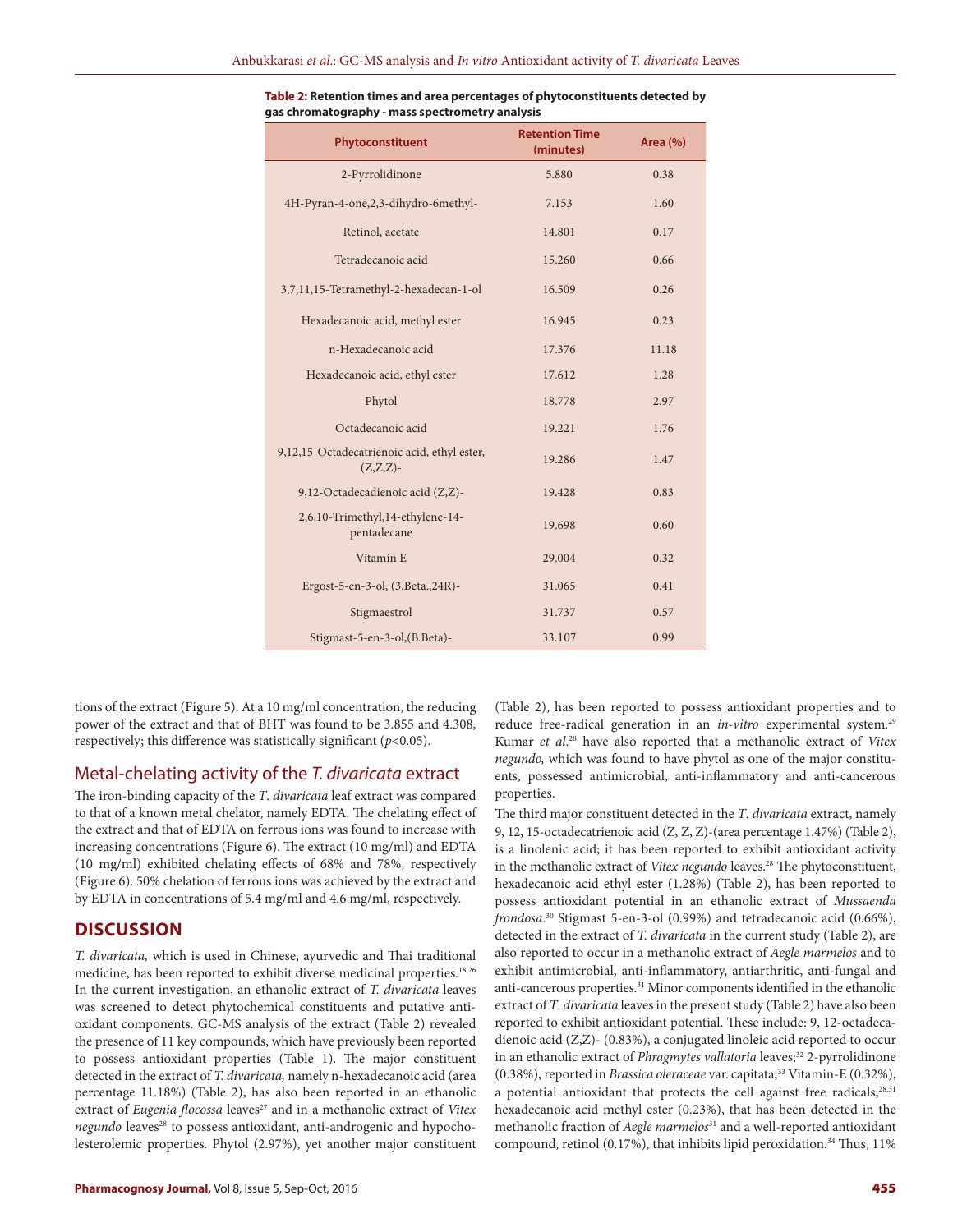of the phytoconstituents identified in the ethanolic extract of *T. divaricata* leaves in the current study have previously been reported to exhibit antioxidant activity. Hence, we hypothesize that these phytoconstituents may contribute to potential antioxidant activity of the extract of *T. divaricata* leaves. To validate this hypothesis, we tested the *T. divaricata* leaf extract for hydroxyl, superoxide, and DPPH radical-scavenging activity, reducing power and metal-chelating activity.

Hydroxyl radicals can be formed by the Fenton reaction in the presence of reduced transition metals (such as Fe<sup>2+</sup>) and  $H_2O_2$ , which is known to be the most reactive of all the reduced forms of dioxygen and is thought to initiate cell damage *in-vivo*. 35 The potential of an ethanolic extract of *T. divaricata* leaves to inhibit OH- -mediated deoxyribose damage was assessed by means of an iron (II)-dependent DNA damage assay in the current study. The extract of *T. divaricata* was found to exhibit maximum OH<sup>-</sup> radical-scavenging activity at a concentration of 10 mg/ml; moreover, the capacity to scavenge OH<sup>-</sup> radicals increased with increasing concentrations of the extract and of ascorbic acid (Figure 2). Similar OH- -scavenging activity has been reported in several other plant extracts, including *Stevia rebaudiana*, <sup>36</sup> *Agaricus bisporus*, 37 and *Greek oregano*. 38

The superoxide radical  $(O_2)$  is known to be very harmful to cellular components since it is a precursor of ROS.39 Photochemical reduction of flavin generates  $O_2$ , which can reduce NBT, resulting in the formation of blue formazan.40 In the present study, the extract of *T. divaricata* was found to be a notable scavenger of  $O_2^-$  radicals generated in the riboflavin-NBT light system. In a concentration of 10 mg/ml, the extract inhibited the formation of blue formazan at a percentage inhibition of 67%; moreover, the percentage of scavenging  $O_2$ <sup>-</sup> ( $O_2$ <sup>-</sup> being scavenged leading to inhibition of blue formazan formation) increased with increasing concentrations of the extract and of ascorbic acid (Figure 3). Ascorbic acid, a natural antioxidant, was used as a positive control for comparison. Interestingly, the  $\mathrm{O}_2$  -scavenging potential of the extract of *T. divaricata* has also been reported earlier by Jain *et al*. 19 The ethanolic extract of *Caesalpinia bonducella* seeds has been reported to possess similar O<sub>2</sub> -scavenging effects.<sup>41</sup>

The DPPH radical is considered to be a model for a lipophilic radical. A chain of lipophilic radicals is initiated by lipid auto oxidation. DPPH is a stable free radical at room temperature and accepts an electron or hydrogen radical to become a stable diamagnetic molecule.<sup>42</sup> In the DPPH assay, antioxidants are able to reduce the stable DPPH radical to the non-radical form DPPH-H. When the odd electrons are paired off in the presence of a free radical-scavenger, the absorption is reduced and the color of the DPPH solution changes from purple to yellow. Measurement of the degree of reduction in absorbance at 517 nm suggests the radical-scavenging potential of a compound.<sup>43</sup> In the present study, the DPPH radical-scavenging capacity of the extract of *T. divaricata* leaves was found to increase in a dose-dependent manner, as did that of ascorbic acid, although it was significantly less (*p*<0.05). Antioxidants present in the extract possibly effected the increased scavenging of DPPH radical. Such activity has also been reported in several other plant extracts, including *Aframomum corrorima* (Braun),44 *Stevia rebaudiana*, <sup>36</sup> *Chromolaena odorata*<sup>45</sup> and *Agaricus bisporus*. 37

Demonstration of reducing power is based on the principle of increase in the absorbance of reaction mixtures. In this method, an antioxidant compound forms a colored complex with potassium ferricyanide, TCA and  $\text{FeCl}_3$ , which is measured at 700 nm. Increase in the absorbance of the reaction mixture provides a measure of the reducing power of the sample, suggesting its antioxidant potential.<sup>46</sup> In the present study, the method of Oyaizu<sup>24</sup> was adopted to measure  $Fe^{3+}Fe^{2+}$  transformation in the presence of *T. divaricata* leaf extract. We observed that the reducing power of the extract of *T. divaricata* and that of the standard, BHT, steadily increased with increase in concentrations (Figure 5); the reducing power

of the extract was also found to approximate the reducing capacity of the standard BHT. Duh *et al*. 47 reported that the reducing properties of antioxidants are generally associated with the presence of reductones, such as ascorbic acid. Such reductones exert antioxidant activity by breaking the free radical chain by donating hydrogen atoms;<sup>48</sup> reductones have also been reported to react with certain precursors of peroxide, thus preventing peroxide formation.<sup>49</sup> Such a mechanism was possibly effected by the antioxidants present in the extract of *T. divaricata,* therein increasing its reducing power. Extracts of other plants, such as those of *Aloe vera*, 50 *Barleria prionitis*, <sup>51</sup> *Caesalpinia crista*, 52 and *Agaricus bisporus*, 53 have also been reported to exhibit reducing power, suggesting their antioxidant potential.

Transition metals are believed to catalyze the initial formation of radicals. Chelating agents may stabilize transition metals in living systems and inhibit generation of radicals, consequently reducing free radicalinduced damage. The principle of this method is that ferrozine can quantitatively form red-colored complexes with Fe<sup>2+</sup>. In the presence of chelating agents, the formation of such complexes is disrupted, leading to a decrease in the rate of formation of red-colored complexes. Therefore, measurement of the rate of color reduction allows an estimation of chelating activity of the co-existing chelator.<sup>54</sup> To better understand how the *T. divaricata* extract inhibited generation of radicals, its chelating activity was evaluated against that of  $Fe<sup>2+</sup>$ . In the current investigation, at a concentration of 10 mg/ml, the extract, as well as the standard EDTA, were found to chelate 68% and 78% of ferrous ions, respectively; the chelating effect was found to gradually increase with increasing concentrations (Figure 6). Chua *et al*. 55 reported that an ethanolic extract of *Cinnamomum osmophloeum* chelated 66.4% of ferrous ions at a concentration of 2.5 mg/ml. A methanolic extract of *Black stinkhom*, at a concentration of 24 mg/ml, was found to chelate 46.4% -52.0% of ferrous ions56 and an ethanolic extract of *Pleurotus citrinopileatus* chelated 22.30% of ferrous ions at 20 mg/ml. $57$  The results of the present study suggest that an ethanolic extract of *T. divaricata* exhibits good chelating activity on ferrous ions, thereby preventing the generation of free radicals. The observed hydroxyl, superoxide and DPPH-radical scavenging potential, reducing power and metal-chelating activity of the *T. divaricata* extract were possibly due to the presence of perceptible quantities of antioxidant constituents.

#### **CONCLUSION**

The results of the present study suggest that an ethanolic extract of *T. divaricata* leaves possesses phytoconstituents with antioxidant potential, which is manifested by concentration-dependent scavenging of hydroxyl, superoxide and DPPH free radicals, reducing power and chelating of ferrous ions. The relevance of these results in the context of medicinal use of the extract of *T. divaricata* leaves requires further study.

#### **ACKNOWLEDGEMENTS**

The instrumentation facility provided by the University Grants Commission-Special Assistance Program-Departmental Research Support (UGC-SAP-DRS-II) of the Department of Animal Science, Bharathidasan University, is acknowledged. The authors are grateful to Jawaharlal Nehru University (JNU), New Delhi for providing instrumentation facility to carry out GC-MS analysis. Financial support rendered by University Grants Commission-Basic Scientific Research (UGC-BSR) to the corresponding author is also gratefully acknowledged.

### **CONFLICTS OF INTEREST**

The authors declare that there is no conflict of interest.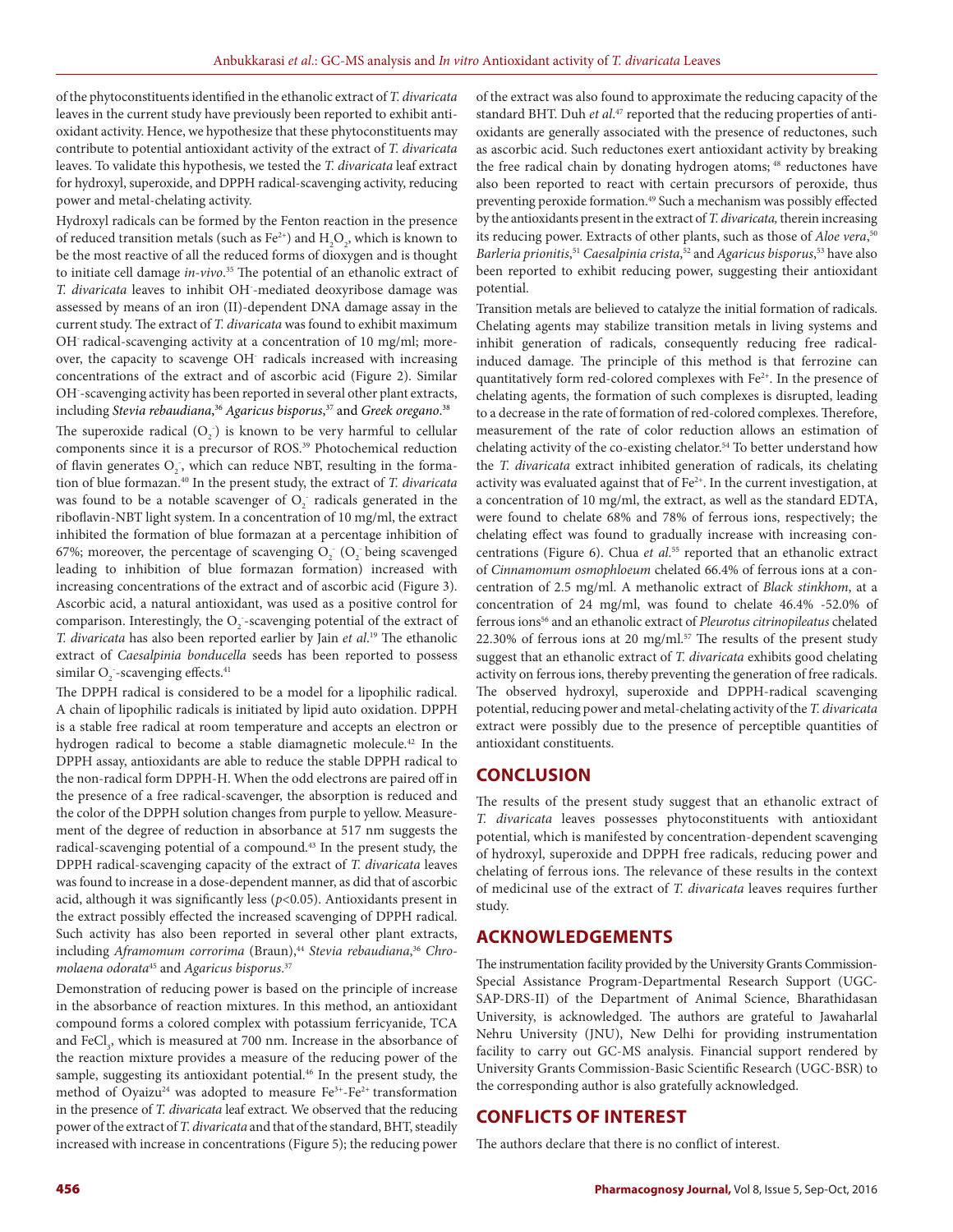### **ABBREVIATIONS USED**

**GC-MS:** Gas chromatography mass spectrometry; IC<sub>50</sub>: Half maximal inhibitory concentration; **DPPH:** 1, 1-diphenyl-2-picrylhydrazyl; **ROS:**  Reactive oxygen species; **SPSS:** Statistical Package for Social Sciences.

#### **REFERENCES**

- 1. Gholivand MB, Rahimi-Nasrabadi M, Batooli H, Ebrahimabadi AH. Chemical composition and antioxidant activities of the essential oil and methanol extracts of *Psammogeton canescens*. Food and Chemical Toxicology. 2010;48(1):24-8.
- 2. Matkowski A. Plant *in vitro* culture for the production of antioxidants. Biotechnology Advances. 2008;26(6):548-60.
- 3. Palmer HJ, Eric Paulson K. Reactive oxygen species and antioxidants in signal transduction and gene expression. Nutrition Reviews. 1997;55(10):353-61.
- 4. Saito M, Sakagami H, Fujisawa S. Cytotoxicity and apoptosis induction by butylated hydroxyanisole (BHA) and butylated hydroxytoluene (BHT). Anticancer Research. 2003; 23(6C):4693-701.
- 5. Subhasree B, Baskar R, Laxmi Keerthana R, Lijina Susan R, Rajasekaran P. Evaluation of antioxidant potential in selected green leafy vegetables. Food Chemistry.2009;115(4):1213-20.
- 6. Djeridane A, Yousfi M, Brunel JM, Stocker P. Isolation and characterization of a new steroid derivative as a powerful antioxidant from *Cleome arabica* in screening the *in vitro* antioxidant capacity of 18 Algerian medicinal plants. Food and Chemical Toxicology. 2010;48(10):2599-606.
- 7. Pourmortazavi SM, Hajimirsadeghi SS. Supercritical fluid extraction in plant essential and volatile oil analysis. Journal of Chromatography A. 2007;1163(1-2): 2-24.
- 8. Gholivand MB, Rahimi-Nasrabadi M, Chalabi H. Determination of essential oil components of star anise (*Illicium verum*) using simultaneous hydrodistillation– static headspace liquid-Phase microextraction-gas chromatography mass spectrometry. Analytical Letters. 2009;42(10):1382-97.
- 9. Rahimi-Nasrabadi M, Gholivand MB, Batooli H. Chemical composition of the essential oil from leaves and flowering aerial parts of *Haplophyllum robustum* Bge. (Rutaceae). Digest Journal of Nanomaterials and Biostructures. 2009; 4(4):819-22.
- 10. Gachkar L, Yadegari D, Rezaei MB, Taghizadeh M, Astaneh Sh.A, Rasooli I. Chemical and biological characteristics of *Cuminum cyminum* and *Rosmarinus officinalis* essential oils. Food Chemistry. 2007;102(3):898-904.
- 11. Sharififar F, Dehghn-Nudeh Gh, Mirtajaldini M. Major flavonoids with antioxidant activity from *Teucrium polium* L. Food Chemistry. 2009;112(4):885-8.
- 12. Chintamunnee V, Mahomoodally MF. Herbal medicine commonly used against infectious diseases in the tropical island of Mauritius. Journal of Herbal Medicine. 2012;2(1):113-25.
- 13. Gurib-Fakim A. Medicinal plants: traditions of yesterday and drugs of tomorrow. Molecular Aspects of Medicine. 2006;27(1):1-93.
- 14. Nunkoo H, Mahomoodally MF. Ethnopharmacological survey of native remedies commonly used against infectious diseases in the tropical island of Mauritius. Journal of Ethnopharmacology. 2012;143(2):548-64.
- 15. Jana S, Shekhawat GS. *Anethum graveolens*: An Indian traditional medicinal herb and spice. Pharmacognosy Reviews. 2010;4(8):179-84.
- 16. Van Beek TA, Verpoorte R, Svendsen AB, Leeuwenberg AJ, Bisset NG. *Tabernaemontana* L. (Apocynaceae): A review of its taxonomy, phytochemistry, ethnobotany and pharmacology. Journal of Ethnopharmacology. 1984;10(1): 1-156.
- 17. Ingkaninan K, Changwijit K, Suwanborirux K. Vobasinyl-iboga bisindole alkaloids, potent acetylcholinesterase inhibitors from *Tabernaemontana divaricata* root. The Journal of Pharmacy and Pharmacology. 2006;58(6):847-52.
- 18. Pratchayasakul W, Pongchaidecha A, Chattipakorn N, Chattipakkorn S. Ethnobotany and ethnopharmacology of *Tabernaemontana divaricata*. The Indian Journal of Medical Research. 2008; 127(1):317-35.
- 19. Jain S, Jain A, Jain N, Jain DK, Balekar N. Phytochemical investigation and evaluation of *in vitro* free radical scavenging activity of *Tabernaemontana divaricata* Linn. Natural Product Research. 2010;24(3):300-4.
- 20. Halliwell B, Gutteridge JM, Aruoma OI. The deoxyribose method: A simple "test-tube" assay for determination of rate constants for reactions of hydroxyl radicals. Analytical Biochemistry. 1987;165(1):215-9.
- 21. Liu F, Ooi VE, Chang ST. Free radical scavenging activities of mushroom polysaccharide extracts. Life Sciences. 1997;60(10):763-71.
- 22. Rajeshwar Y, Kumar GS, Gupta M, Mazumder UK. Studies on *in vitro* antioxidant activities of methanol extract of *Mucuna pruriens* (Fabaceae) seeds. European Bulletin of Drug Research. 2005;13(1):31-9.
- 23. Kikuzaki H, Nakatani N. Antioxidant effects of some ginger constituents. Journal of Food Science. 1993;58(6):1407-10.
- 24. Oyaizu M. Studies on products of browning reaction: Antioxidative activities of products of browning reaction prepared from glucosamine. The Japanese Journal of Nutrition and Dietetics. 1986;44(6):307-15.
- 25. Dinis TCP, Madeira VM, Almeida LM. Action of phenolic derivatives (Acetaminophen, Salicylate, and 5-Aminosalicylate) as inhibitors of membrane lipid peroxidation and as peroxyl radical scavengers. Archives of Biochemistry and Biophysics. 1994;315(1):161-9.
- 26. Geronikaki A, Hadjipavlou-Litina D, Chatziopoulos C, Soloupis G. Synthesis and biological evaluation of new 4,5-disubstituted-thiazolyl amides, derivatives of 4-hydroxy-piperidine or of 4-N-methyl piperazine. Molecules. 2003;8(6):472-9.
- 27. Kala MJ, Soris T, Mohan VR. GC-MS determination of bioactive components of *Eugenia flocossa* bedd. (myrtaceae). International Journal of Pharma and Bio Sciences. 2012;3(1):277-82.
- 28. Kumar PP, Kumaravel S, Lalitha C. Screening of antioxidant activity, total phenolics and GC-MS study of *Vitex negundo*. African Journal of Biochemistry Research. 2010;4(7):191-5.
- 29. Santos CC, Salvadori MS, Mota VG, Costa LM, de Almeida AA, de Oliveira GA, Costa JP, de Sousa DP, de Freitas RM, de Almeida RN. Antinociceptive and antioxidant activities of phytol *in vivo* and *in vitro* models. Neuroscience Journal. 2013; 949452. doi: 10.1155/2013/949452.
- 30. Gopalakrishnan S, Vadivel E. GC-MS Analysis of some bioactive constituents of *Mussaenda frondosa* Linn. International Journal of Pharma and Bio Sciences. 2011;2(1):313-20.
- 31. Mujeeb F, Bajpai P, Pathak N. Phytochemical evaluation, antimicrobial activity, and determination of bioactive components from leaves of *Aegle marmelos*. Biomed Reseaech International. 2014;497606. doi: 10.1155/2014/497606.
- 32. Naga Vamsi Krishna A, Venkata Raman B, Ramesh Babu K, Apparao C. Antioxidant activity and GC-MS analysis of *Phragmytes vallatoria* leaf ethanolic extract. International Research Journal of Pharmacy. 2012;3(3):252-4.
- 33. Thangam R, Suresh V, Rajkumar M, Vincent JD, Gunasekaran P, Anbazhagan C, Kaveri K, Kannan S. Antioxidant and *in vitro* anticancer effect of 2-Pyrrolidinone rich fraction of *Brassica oleracea* var. capitata through induction of apoptosis in human cancer cells. Phytotherapy Research. 2013;27(11):1664-70.
- 34. Das NP. Effects of Vitamin A and its analogs on nonenzymatic lipid peroxidation in rat brain mitochondria. Journal of Neurochemistry. 1989;52(2):585-8.
- 35. Duan X, Wu G, Jiang Y. Evaluation of the antioxidant properties of Litchi fruit phenolics in relation to pericarp browning prevention. Molecules. 2007;12(4): 759-71.
- 36. Shukla S, Mehta A, Bajpai VK, Shukla S. *In vitro* antioxidant activity and total phenolic content of ethanolic leaf extract of *Stevia rebaudiana* Bert. Food and Chemical Toxicology. 2009a;47(9):2338-43.
- 37. Liu J, Jia L, Kan J, Jin C-h. *In vitro* and *in vivo* antioxidant activity of ethanolic extract of white button mushroom (*Agaricus bisporus*). Food and Chemical Toxicology. 2013;51:310-16.
- 38. Stamenic M, Vulic J, Djilas S, Misic D, Tadic V, Petrovic S, Zizovic I. Free-radical scavenging activity and antibacterial impact of *Greek oregano* isolates obtained by SFE. Food Chemistry. 2014;165:307-15.
- 39. Halliwell B, Gutteridge JM. Free Radicals, Ageing and Disease. Free Radiclas in Biology and Medicine. 2nd Edn. Oxford: Clarendon Press, New York. 1985; pp. 279-315.
- 40. Beauchamp C, Fridovich I. Superoxide dismutase: Improved assays and an assay applicable to acrylamide gels. Analytical Biochemistry. 1971;44(1):276-87.
- 41. Shukla S, Mehta A, John J, Singh S, Mehta P, Vyas SP. Antioxidant activity and total phenolic content of ethanolic extract of *Caesalpinia bonducella* seeds. Food and Chemical Toxicology. 2009;47(8):1848-51.
- 42. Soare JR, Dinis TC, Cunha AP, Almeida LM. Antioxidant activities of some extracts of *Thymus zygis*. Free Radical Research. 1997;26(5):469-78.
- 43. Brand-Williams W, Cuvelier ME, Berset C. Use of a free radical method to evaluate antioxidant activity. LWT - Food Science and Technology. 1995;28(1):25-30.
- 44. Eyob S, Martisen BK, Tsegaye A, Appelgren M, Skrede G. Antioxidant and antimicrobial activities of extract and essential oil of korarima (*Aframomum corrorima* (Braun) P.C.M. Jansen). African Journal of Biotechnology. 2008;7(15):2585-92.
- 45. Srinivasa Rao K, Chaudhury PK, Pradhan A. Evaluation of anti-oxidant activities and total phenolic content of *Chromolaena odorata*. Food and Chemical Toxicology. 2010;48(2):729-32.
- Jayaprakasha GK, Singh RP, Sakariah KK. Antioxidant activity of grape seed (*Vitis vinifera*) extracts on peroxidation models *in vitro*. Food Chemistry. 2001;73(3):285-90.
- 47. Duh PD, Tu YY, Yen GC. Antioxidant activity of water extract of Harng Jyur (*Chrysanthemum morifolium* Ramat). LWT Food Science and Technology. 1999;32(5):269-77.
- 48. Gordon MH. The mechanism of antioxidant action *in vitro*. In: Hudson BJF (ed) Food Antioxidants. Elsevier Applied Food Science Series. Springer. 1990; pp. 1-18.
- 49. Xing R, Liu S, Guo Z, Yu H, Wang P, Li C, Li Z, Li P. Relevance of molecular weight of chitosan and its derivatives and their antioxidant activities *in vitro*. Bioorganic and Medicinal Chemistry. 2005;13(5):1573-7.
- 50. Miladi S, Damek M. *In vitro* antioxidant activities of *Aloe vera* leaf skin extracts. Journal de la Société Chimique de Tunisie. 2008;10:101-9.
- 51. Jaiswal SK, Dubey MK, Das S, Verma AR, Rao CV. A comparative study on total phenolic content, reducing power and free radical scavenging activity of aerial parts of *Barleria prionitis*. International Journal of Phytomedicine. 2010;2(2):155-9.